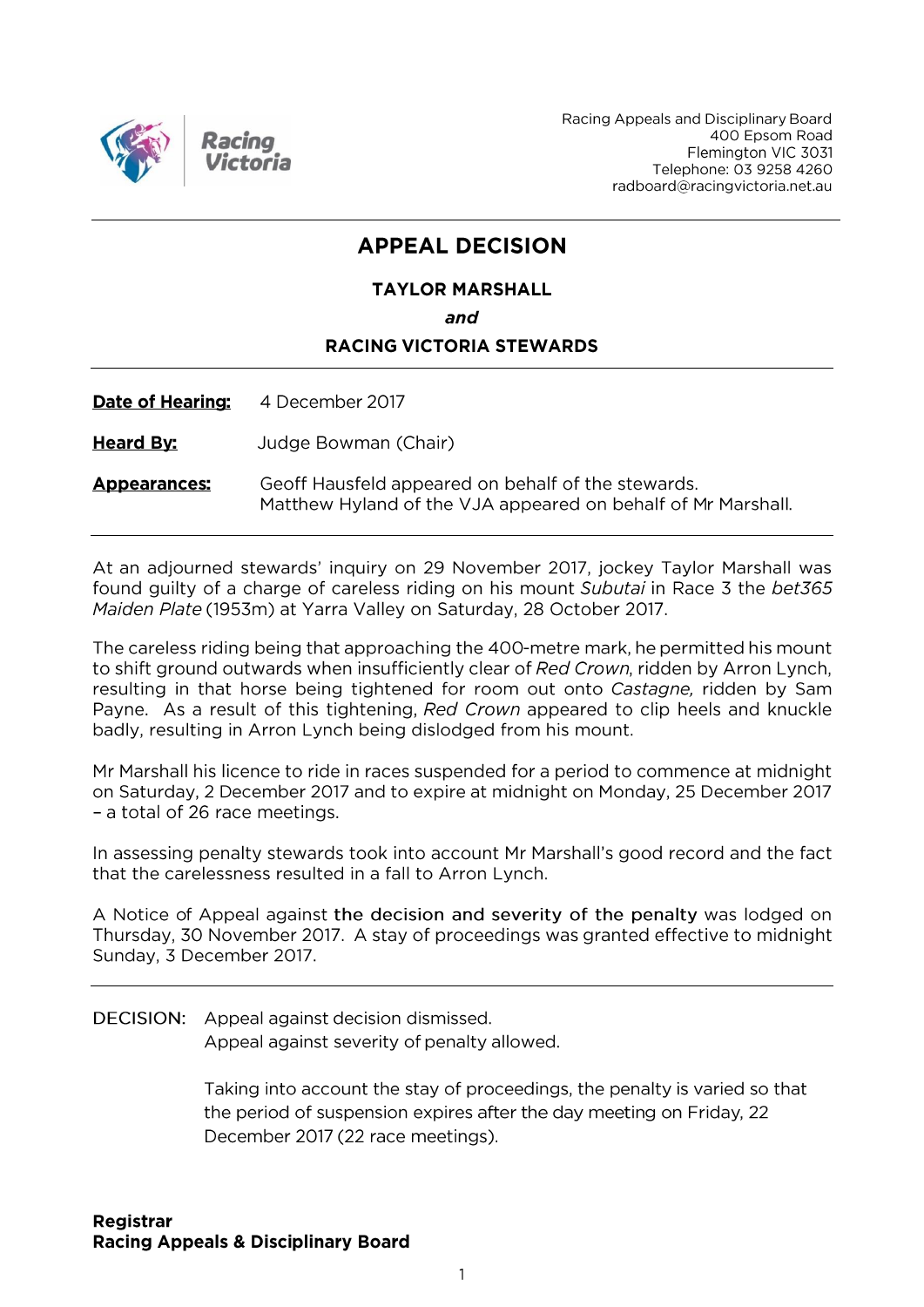# **TRANSCRIPT OF PROCEEDINGS**

#### **RACING APPEALS AND DISCIPLINARY BOARD**

\_\_\_\_\_\_\_\_\_\_\_\_\_\_\_\_\_\_\_\_\_\_\_\_\_\_\_\_\_\_\_\_\_\_\_\_\_\_\_\_\_\_\_\_\_\_\_\_\_\_\_\_\_\_\_\_\_\_\_\_\_\_\_

**HIS HONOUR JUDGE J. BOWMAN, Chairman**

**EXTRACT OF PROCEEDINGS**

**DECISION**

**TAYLOR MARSHALL**

**and**

**RACING VICTORIA STEWARDS**

#### **RACING VICTORIA CENTRE, FLEMINGTON**

#### **MONDAY, 4 DECEMBER 2017**

MR M. HYLAND appeared on behalf of Mr T. Marshall

MR G. HAUSFELD appeared on behalf of the RVL Stewards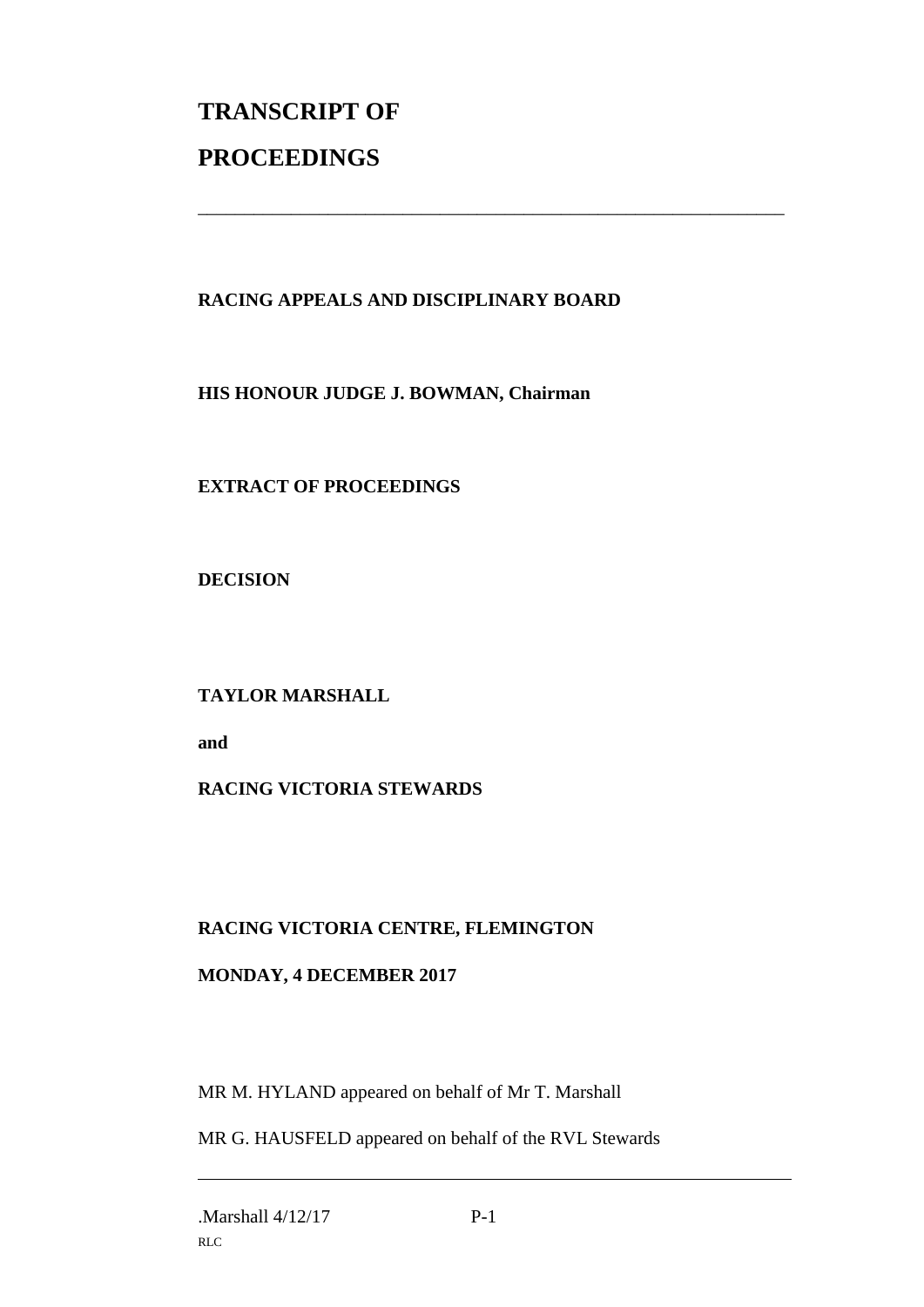CHAIRMAN: Mr Taylor Marshall, you have pleaded not guilty to a charge of careless riding, in that in race 3 over 1953 metres at Yarra Valley on 28 October 2017, approaching the 400-metre mark, you permitted your mount, Subutai, to shift ground when not sufficiently clear of Red Crown, ridden by Arron Lynch, resulting in it being tightened out onto Castagne, ridden by Sam Payne. As a result, Red Crown did clip heels and stumbled badly, resulting in Arron Lynch being dislodged and suffering personal injury. Other jockeys, Jarrod Fry and Ben Thompson, were also questioned. The Stewards, Mr Torpy and Mr Terp, also gave evidence.

The Stewards found the charge proven. They took into account your good record and the fact of Arron Lynch's fall. They suspended you for a total of 26 meetings. You are appealing against the decision and the severity of the penalty.

I have viewed the video footage. I say at the outset that the available video is most unsatisfactory, as mentioned by all concerned. It makes it very difficult for Stewards and indeed for all those people who are involved to carry out a proper analysis of what has occurred in a race without there being adequate vision. Head-on footage would play a vital role in this.

This was no meeting at a racecourse used once a year. It was not a picnic meeting. This was a Saturday TAB meeting at one of the leading and busiest tracks outside of Melbourne, namely at Yarra Valley. That there is no head-on video available for an incident that took place near the 400-metre mark, being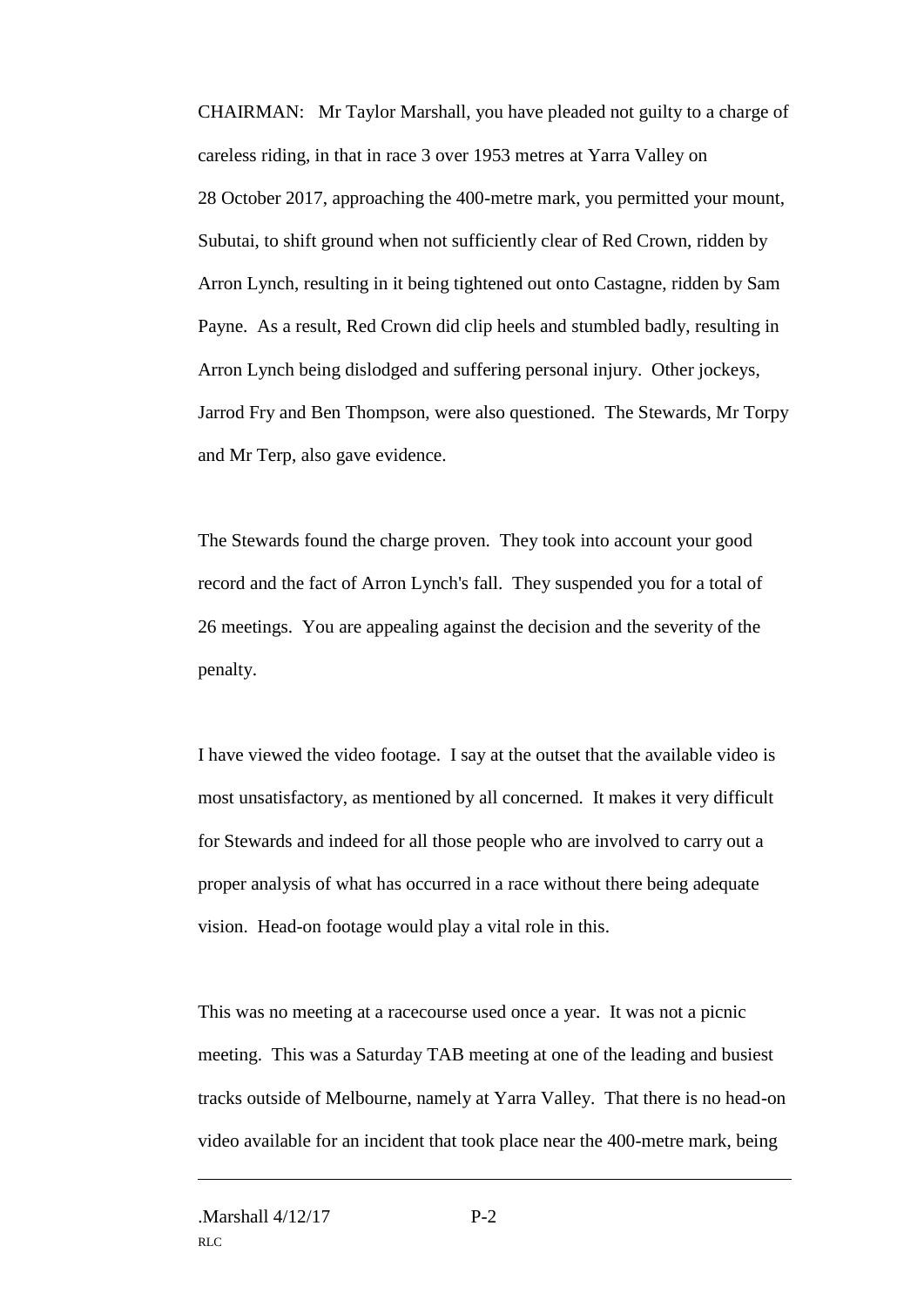the location used in every race, is surprising and disappointing. Something should be done to remedy this and make available for Stewards and all parties proper video coverage, including important head-on footage.

The video that is available is of only limited use. It does show that Sam Payne was holding a line outside Arron Lynch and you were inside Lynch. It shows that Ben Thompson went around the field and was then directly ahead of you.

What happened at the time of the fall is not so clear. Arron Lynch effectively became caught between you and Sam Payne. The central issue is whether his mount clipping heels was caused at least partially by you moving out or, as submitted by Mr Hyland on your behalf, whether you kept a straight line and the clipping of heels was in essence caused by Sam Payne pressing or turning towards the rails. That Arron Lynch became caught in the sandwich seems beyond dispute.

As stated, the issue is whether you moved out off your line to get to the outside of Ben Thompson or whether you did not move because a run outside Ben Thompson was presented to you and it was movement or pressure from Sam Payne onto Arron Lynch that caused the fall.

In the circumstances where it is quite difficult to tell from the video, the observations of the Stewards from the towers and the evidence given by the jockeys, particularly Arron Lynch, becomes important. Mr Torpy was one of the Stewards; he viewed the situation from behind. He believed that Sam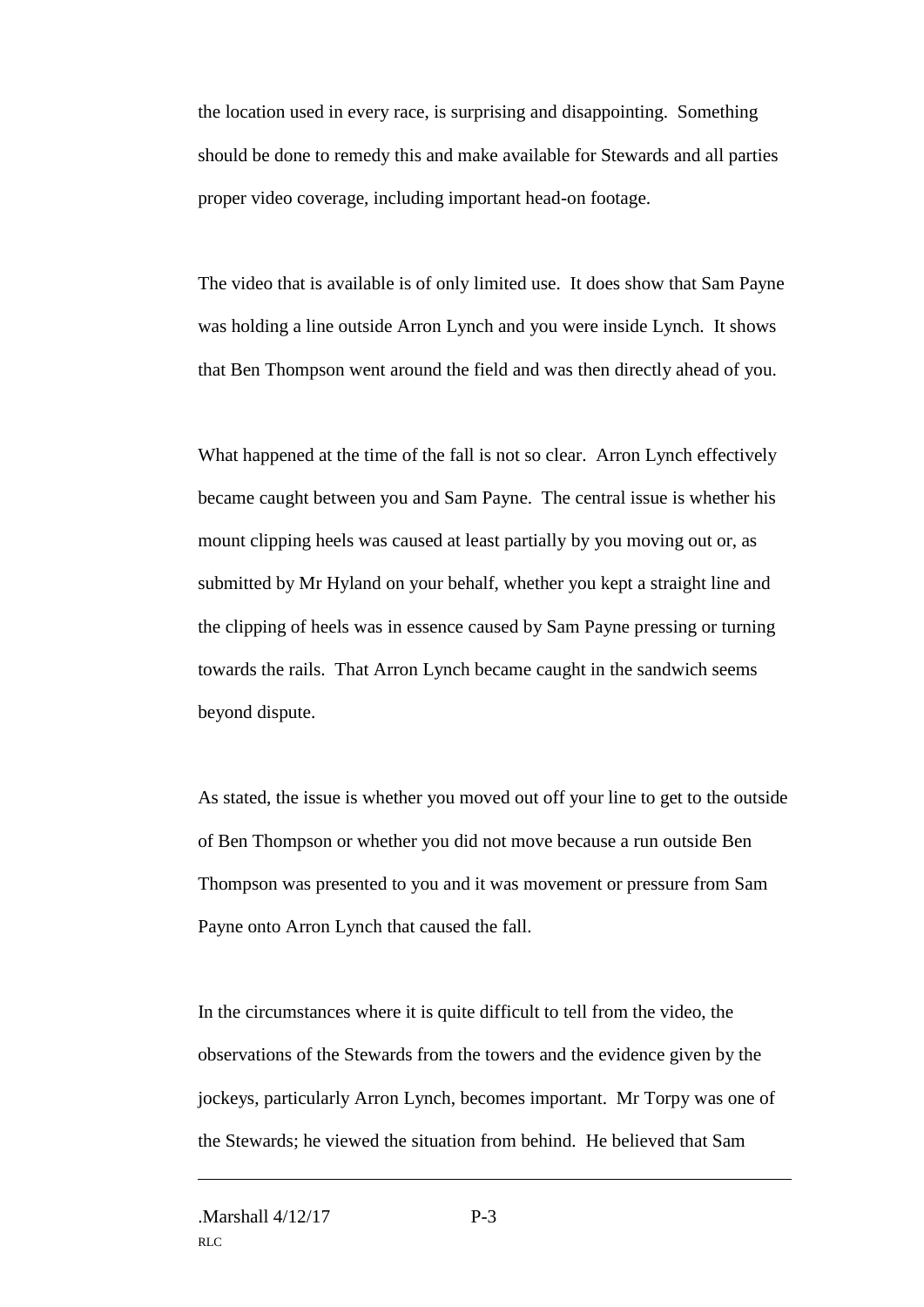Payne held his ground; see the transcript of 28 October 2017, page 4. Mr Terp had probably a better view from the tower just after the 400-metre mark. He believed you attempted to take a run to the outside of Ben Thompson when there was very little room. He has described your continuing "to sort of push to create that run" and in so doing, Arron Lynch clipped heels.

Arron Lynch was interviewed on 18 November 2017, he having been taken to hospital following the fall. He stated that he looked to take a run to the outside of Ben Thompson and he noticed you trying to do the same. He felt that Sam Payne held his position and kept a straight path. He stated that he was dictated to by your mount which was going better than he was and he stated that he called out, "No, stay there," or words to that effect. He thought that Ben Thompson kept a straight line.

On page 4 of the transcript of 18 November 2017, Arron Lynch maintained that there was a shift from you on the inside into his line, a shift of a full horse. At page 7, he stated that as he established the run to the outside of Ben Thompson, he received pressure from the inside, that is, from you, with Sam Payne trying to hold his line outside.

I have gone through these matters in some length because this is not a case where the video tells the story. My overall conclusion is that the Stewards' case has been made out. I do not accept that you never moved off your line. I accept the observation of Mr Terp and the evidence of Arron Lynch. For those reasons, I am of the opinion that the appeal against the decision fails and is